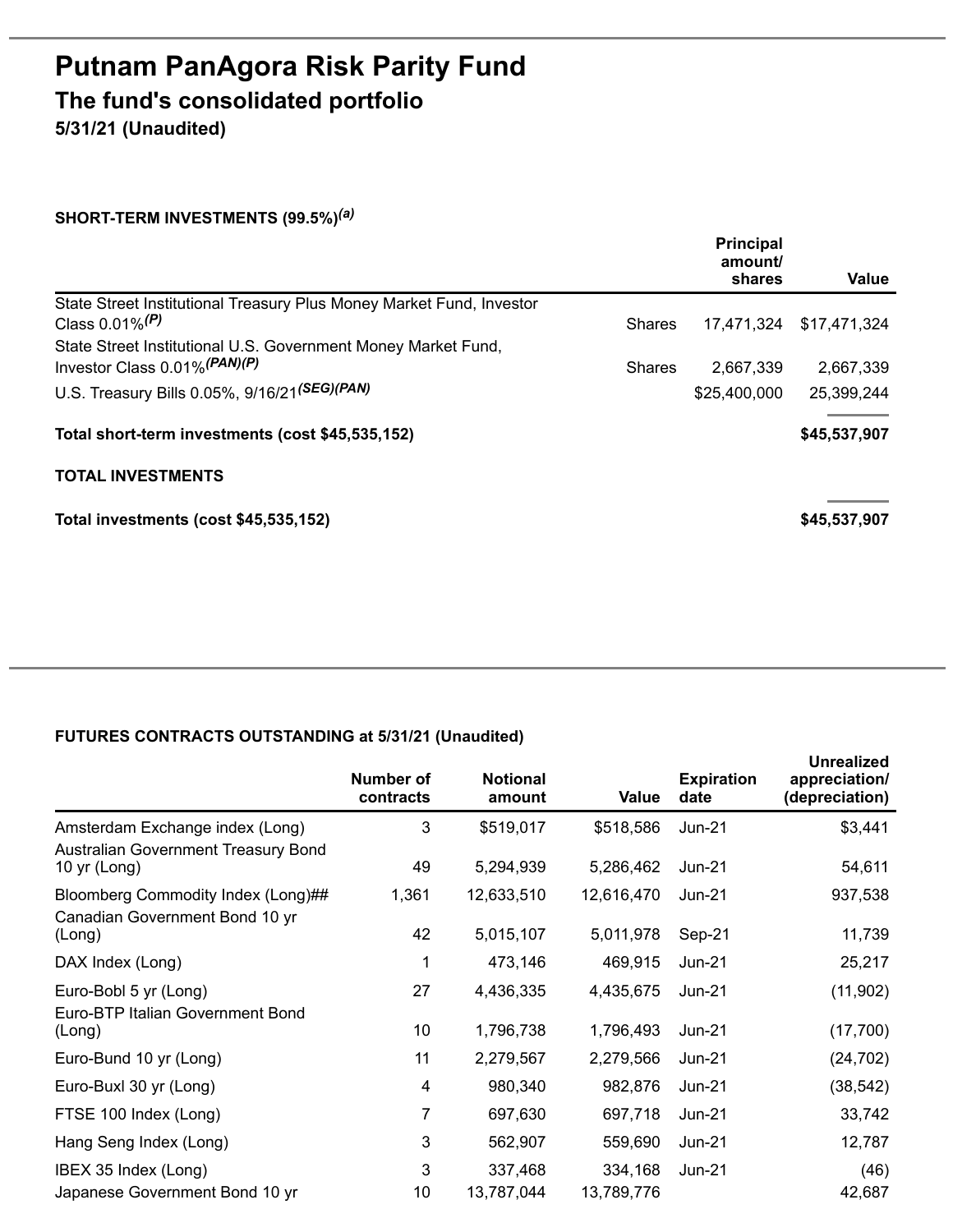| (Long)                                                                                                 |     |            |            | $Jun-21$ |             |
|--------------------------------------------------------------------------------------------------------|-----|------------|------------|----------|-------------|
| MSCI Emerging Markets Index (Long)                                                                     | 29  | 1,973,134  | 1,973,305  | $Jun-21$ | 35,366      |
| OMXS 30 Index (Long)                                                                                   | 13  | 353,087    | 351,333    | $Jun-21$ | (37)        |
| Russell 2000 Index E-Mini (Long)                                                                       | 29  | 3,290,009  | 3,289,470  | $Jun-21$ | (101, 096)  |
| S&P 500 Index E-Mini (Long)                                                                            | 30  | 6,306,165  | 6,303,600  | $Jun-21$ | 365,911     |
| S&P/TSX 60 Index (Long)                                                                                | 4   | 787,782    | 780,498    | $Jun-21$ | 43,347      |
| SPI 200 Index (Long)                                                                                   | 5   | 691,835    | 690,534    | $Jun-21$ | 41,480      |
| Tokyo Price Index (Long)                                                                               | 3   | 531,918    | 526,745    | $Jun-21$ | 7,345       |
| U.K. Gilt 10 yr (Long)                                                                                 | 28  | 5,056,431  | 5,056,433  | Sep-21   | 7,506       |
| U.S. Treasury Bond 30 yr (Long)                                                                        | 43  | 6,730,844  | 6,730,844  | Sep-21   | 5,183       |
| U.S. Treasury Note 10 yr (Long)                                                                        | 98  | 12,929,875 | 12,929,875 | Sep-21   | 317         |
| U.S. Treasury Note 2 yr (Long)                                                                         | 106 | 23,397,844 | 23,397,844 | Sep-21   | 5,635       |
| U.S. Treasury Note 5 yr (Long)                                                                         | 109 | 13,499,820 | 13,499,820 | Sep-21   | 11,739      |
| <b>Unrealized appreciation</b>                                                                         |     |            |            |          | 1,645,591   |
| <b>Unrealized (depreciation)</b>                                                                       |     |            |            |          | (194, 025)  |
| <b>Total</b><br>## Held by Putnam PanAgora Risk Parity Ltd., a wholly-owned and controlled subsidiary. |     |            |            |          | \$1,451,566 |

## **Notes to the fund's consolidated portfolio**

Unless noted otherwise, the notes to the fund's consolidated portfolio are for the close of the fund's reporting period, which ran from September 1, 2020 through May 31, 2021 (the reporting period). Within the following notes to the portfolio, references to "Putnam Management" represent Putnam Investment Management, LLC, the fund's manager, an indirect wholly-owned subsidiary of Putnam Investments, LLC, references to "ASC 820" represent Accounting Standards Codification 820 *Fair Value Measurements and Disclosures* and references to "OTC", if any, represent over-the-counter.

- *(a)* Percentages indicated are based on net assets of \$45,770,933.
- *(SEG)* This security, in part or in entirety, was pledged and segregated with the broker to cover margin requirements for futures contracts at the close of the reporting period. Collateral at period end totaled \$3,399,898.
	- *(P)* A portion of these securities were purchased with cash that was pledged to the fund for collateral on certain futures contracts. Collateral at period end totaled \$1,372,647.
- *(PAN)* A portion of this holding is held by Putnam PanAgora Risk Parity Ltd., a wholly-owned and controlled subsidiary, valued at \$5,067,268.

Unless otherwise noted, the rates quoted in Short-term investments security descriptions represent the weighted average yield to maturity.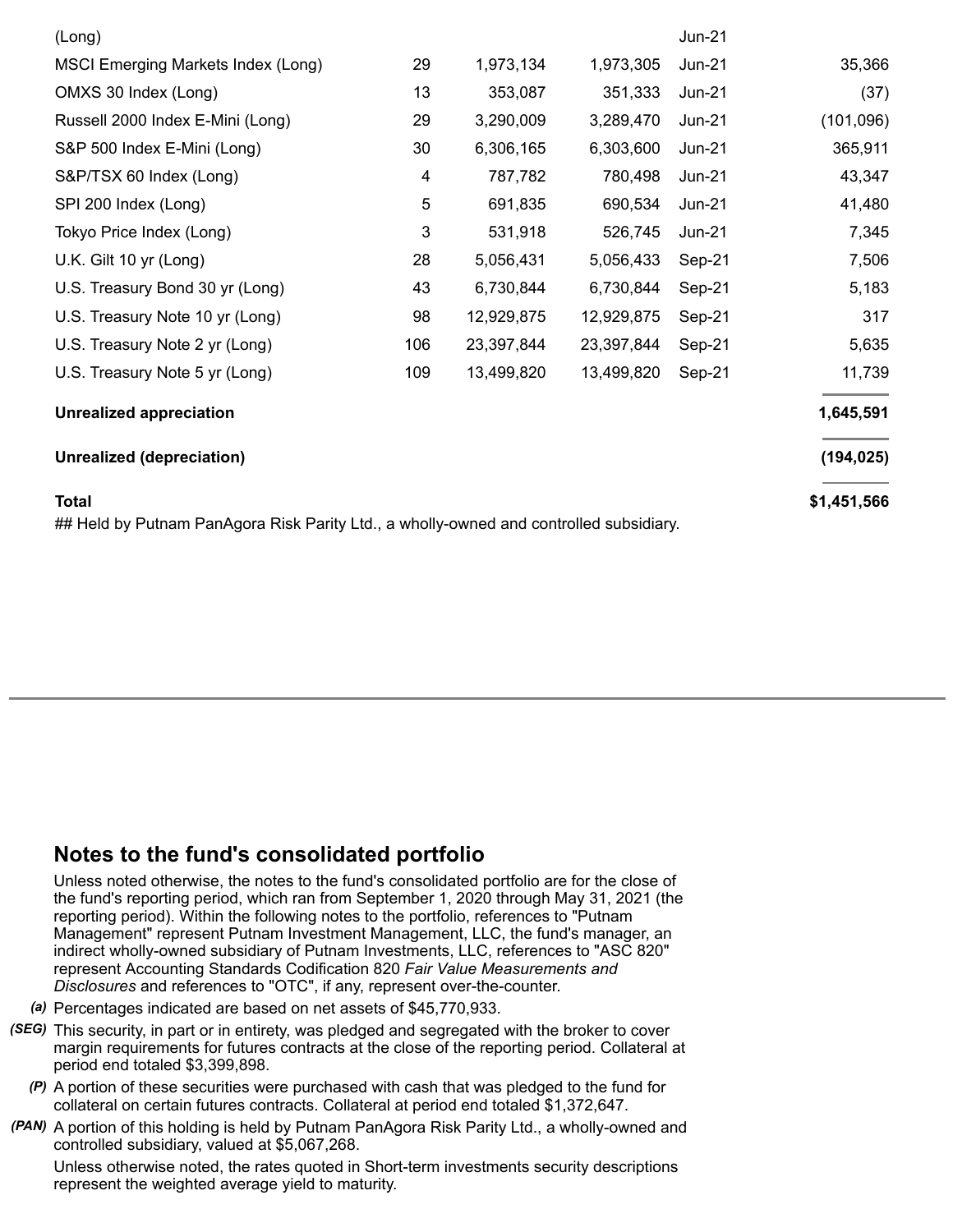The dates shown on debt obligations are the original maturity dates.

**Security valuation:** Portfolio securities and other investments are valued using policies and procedures adopted by the Board of Trustees. The Trustees have formed a Pricing Committee to oversee the implementation of these procedures and have delegated responsibility for valuing the fund's assets in accordance with these procedures to Putnam Management. Putnam Management has established an internal Valuation Committee that is responsible for making fair value determinations, evaluating the effectiveness of the pricing policies of the fund and reporting to the Pricing Committee.

Investments for which market quotations are readily available are valued at the last reported sales price on their principal exchange, or official closing price for certain markets, and are classified as Level 1 securities under ASC 820. If no sales are reported, as in the case of some securities that are traded OTC, a security is valued at its last reported bid price and is generally categorized as a Level 2 security.

Investments in open-end investment companies (excluding exchange-traded funds), if any, which can be classified as Level 1 or Level 2 securities, are valued based on their net asset value. The net asset value of such investment companies equals the total value of their assets less their liabilities and divided by the number of their outstanding shares.

Many securities markets and exchanges outside the U.S. close prior to the scheduled close of the New York Stock Exchange and therefore the closing prices for securities in such markets or on such exchanges may not fully reflect events that occur after such close but before the scheduled close of the New York Stock Exchange. Accordingly, on certain days, the fund will fair value certain foreign equity securities taking into account multiple factors including movements in the U.S. securities markets, currency valuations and comparisons to the valuation of American Depository Receipts, exchange-traded funds and futures contracts. The foreign equity securities, which would generally be classified as Level 1 securities, will be transferred to Level 2 of the fair value hierarchy when they are valued at fair value. The number of days on which fair value prices will be used will depend on market activity and it is possible that fair value prices will be used by the fund to a significant extent. Securities quoted in foreign currencies, if any, are translated into U.S. dollars at the current exchange rate. Short-term securities with remaining maturities of 60 days or less are valued using an independent pricing service approved by the Trustees, and are classified as Level 2 securities.

To the extent a pricing service or dealer is unable to value a security or provides a valuation that Putnam Management does not believe accurately reflects the security's fair value, the security will be valued at fair value by Putnam Management in accordance with policies and procedures approved by the Trustees. Certain investments, including certain restricted and illiquid securities and derivatives, are also valued at fair value following procedures approved by the Trustees. These valuations consider such factors as significant market or specific security events such as interest rate or credit quality changes, various relationships with other securities, discount rates, U.S. Treasury, U.S. swap and credit yields, index levels, convexity exposures, recovery rates, sales and other multiples and resale restrictions. These securities are classified as Level 2 or as Level 3 depending on the priority of the significant inputs.

To assess the continuing appropriateness of fair valuations, the Valuation Committee reviews and affirms the reasonableness of such valuations on a regular basis after considering all relevant information that is reasonably available. Such valuations and procedures are reviewed periodically by the Trustees. The fair value of securities is generally determined as the amount that the fund could reasonably expect to realize from an orderly disposition of such securities over a reasonable period of time. By its nature, a fair value price is a good faith estimate of the value of a security in a current sale and does not reflect an actual market price, which may be different by a material amount.

**Futures contracts:** The fund used futures contracts to provide exposure to equity securities, fixed-income securities and commodities.

The potential risk to the fund is that the change in value of futures contracts may not correspond to the change in value of the hedged instruments. In addition, losses may arise from changes in the value of the underlying instruments, if there is an illiquid secondary market for the contracts, if interest or exchange rates move unexpectedly or if the counterparty to the contract is unable to perform. With futures, there is minimal counterparty credit risk to the fund since futures are exchange traded and the exchange's clearinghouse, as counterparty to all exchange traded futures, guarantees the futures against default. When the contract is closed, the fund records a realized gain or loss equal to the difference between the value of the contract at the time it was opened and the value at the time it was closed.